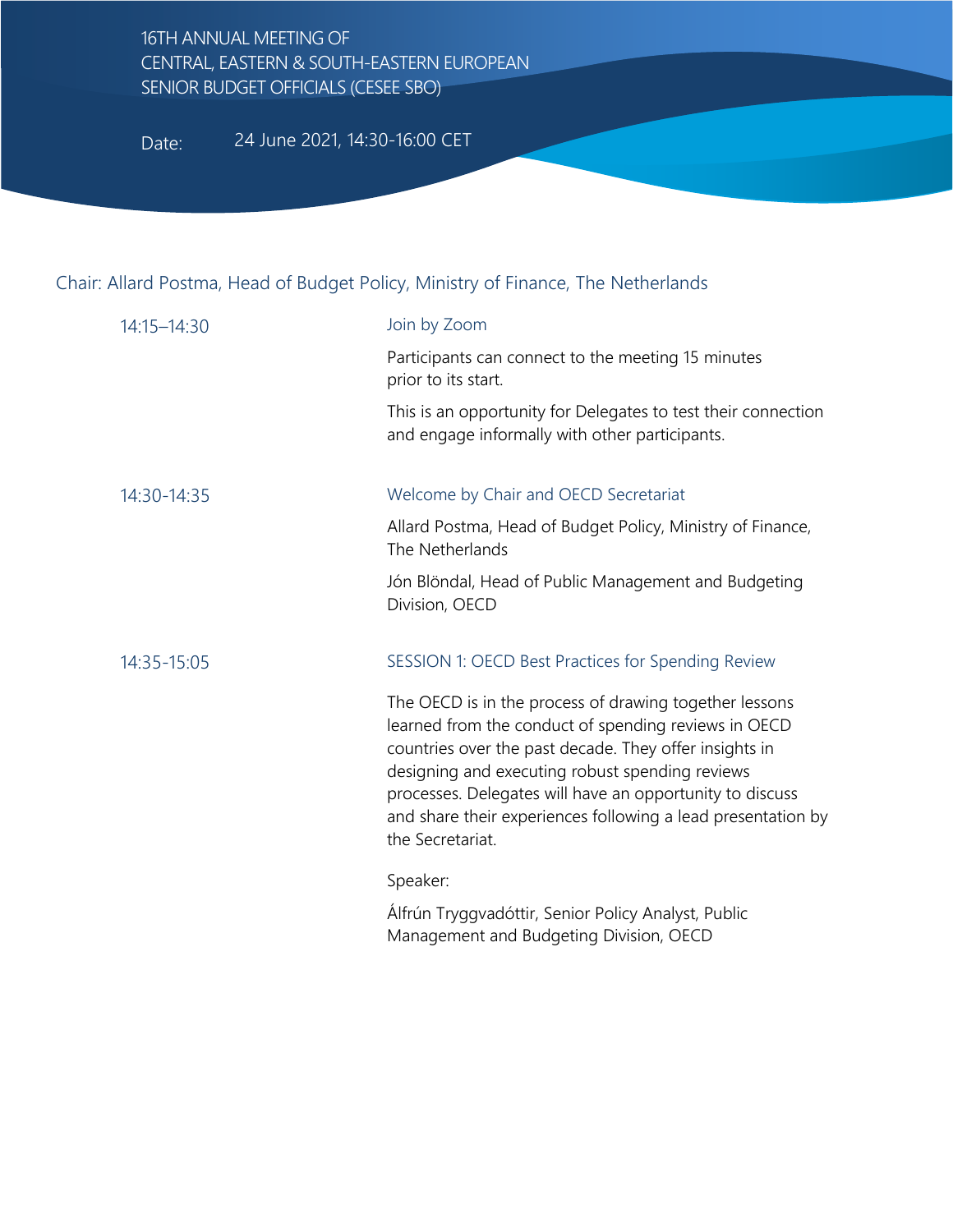## 15.05-15.30 SESSION 2: Spending Review Practices in OECD and PEMPAL countries This session will present the preliminary results of the surveys of spending review practice in OECD and PEMPAL countries. It will focus in particular on the institutional arrangements of spending review, and linkage with the budget process. Speakers: Axel Mathot, Senior Policy Analyst, Public Management and Budgeting Division, OECD • Naida Carsimamovic, World Bank Consultant, PEMPAL BCOP Resource Team Member 15.30-16.00 SESSION 3: Spending Reviews – Case Studies This session will present in detail the practical experience of two countries with conducting spending reviews. Following their interventions, Delegates will have an opportunity to comment and raise questions. Speakers • Hana Zoricic, Head of Treasury, Ministry of Finance, Croatia • Joanna Stachura, Director of Effectiveness of Public Expenditure and Accounting Department, Ministry of Finance, Poland